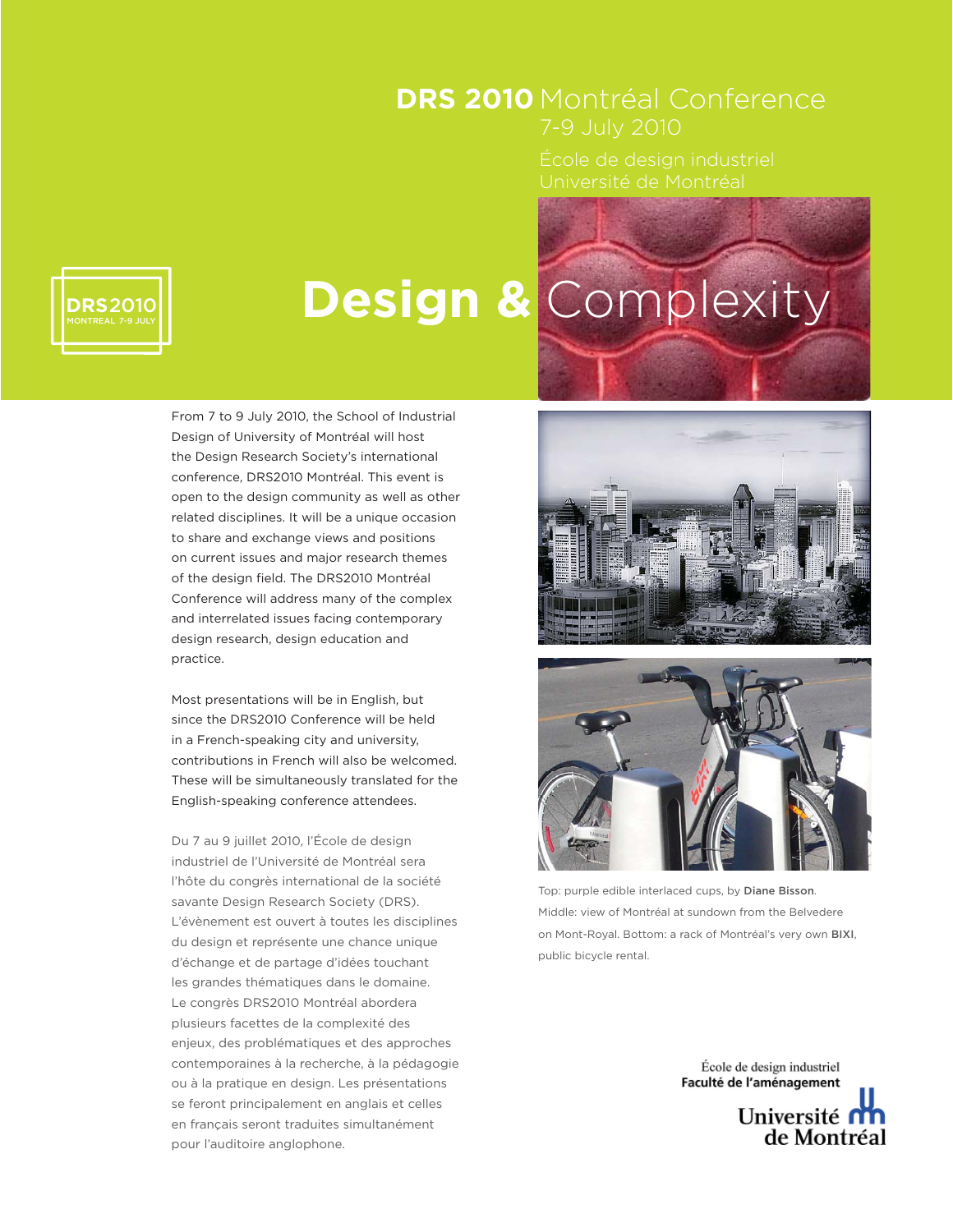

### DRS (Design Research Society)

The DRS (Design Research Society) is a multidisciplinary learned society which strives for the advancement of theoretical and practical design research worldwide. The DRS was founded in 1966. Since then, this British based organization has established a record of significant achievements in its efforts to contribute to design knowledge. Counting more than 1200 members, the DRS is present in over 40 countries. Its membership comes from a wide variety of backgrounds, spanning well beyond traditional design, arts and engineering, to include researchers in fields ranging from psychology and other humanities all the way to computer science. Through its biannual conference as well as through Design Studies, an international peer reviewed journal, the DRS supports high quality design research which aims to advance the theory and practice of design.

Le DRS (Design Research Society) est une société multidisciplinaire où la recherche tant théorique que pratique dans le domaine du design est valorisée et mise de l'avant. Fondée en 1966, cette organisation britannique a acquis une reconnaissance au niveau international pour la promotion de la recherche en design et pour la contribution significative qu'elle a apportée au développement des connaissances dans le domaine. DRS compte actuellement plus de 1200 membres provenant de plus de 40 pays. Issus de formations très variées, ses membres œuvrent dans des domaines qui vont bien au-delà du champ du design traditionnellement délimité par l'art, d'un côté, et l'ingénierie, de l'autre. Grâce aux congrès bisannuels qu'elle organise et au soutien qu'elle apporte à la publication de la revue internationale Design Studies, DRS joue un rôle de premier ordre pour assurer la qualité de la recherche en design et favoriser son transfert à la pratique.



UNESCO has acknowledged Montréal's creative potential based on the strong concentration of talent which is found here as well as the commitment and determination of the City of Montréal, other levels of government and the private sector to build on those strengths for the purpose of enhancing Montréalers' quality of life.

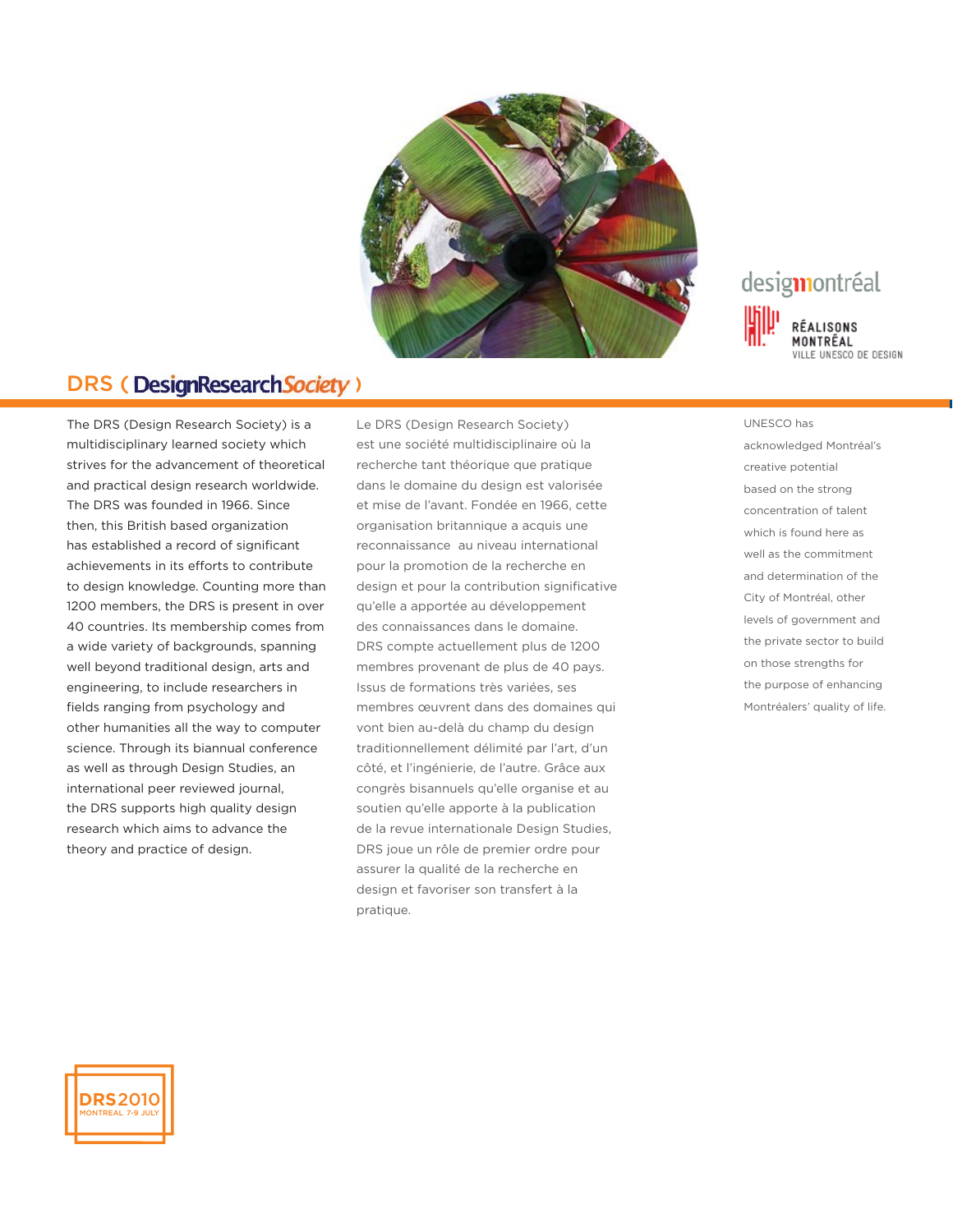



#### École de design industriel, Université de Montréal

The choice of Montréal as host city for DRS2010 offers the organization renewed international visibility. The University of Montréal ranks among the very top Canadian research universities, with its multiple affiliations to major research institutes and centres. Within the Faculté de l'aménagement, the School of Industrial Design has acquired a solid, worldwide reputation. One of its main goals is to legitimize the theoretical discourse within the discipline of design. With its many labs and research groups, the width and breath of the design research activities that the School supports has developed to include three major axis: Design & Society, Technology & Experience and Sustainable Design. Likewise, the School and the Faculté de l'aménagement of which it is a part, offer post-graduate programs (masters and doctorate) based on rigorous research methodologies, thus providing our graduates with a solid base with which to develop pointed critical reflections on current design issues.

Le choix de Montréal comme ville hôte de DRS2010 Montréal marque une nouvelle étape pour la reconnaissance de l'organisation au niveau international. L'Université de Montréal représente un pôle majeur dans le développement des connaissances au Canada où elle se classe parmi les plus importants établissements de recherche. Elle bénéficie également de multiples affiliations avec divers instituts et centres de recherche à travers le monde. Au sein de la Faculté de l'aménagement, l'École de design industriel s'est forgé une réputation mondialement reconnue. Son objectif premier est de légitimer l'apport des discours théoriques à l'intérieur même de la discipline. Avec ses différents laboratoires et ses nombreux groupes de recherche, l'École a contribué à élargir l'horizon de la recherche en design autour de trois axes problématiques majeurs: design et société, technologie et expérience et éco-conception. Dans cette même optique, l'École et la Faculté de l'aménagement dont elle fait partie, offrent des programmes d'études supérieures qui mènent à une conception rigoureuse de la recherche, garante d'une véritable pensée critique. Elle vise ainsi l'excellence et la profondeur de la réflexion sur les problématiques contemporaines en design. In an age marked by knowledge and creativity, the School of industrial design is intensely focused on human factors and responsible development. Opposite page: a snapshot of one of Luc Courchesne's Panoscope narratives. Above left: a rendering of the Faculté de l'aménagement Pavilion. Above right: a student sketching inside the Hybrid Ideation Space, by Tomás Dorta.